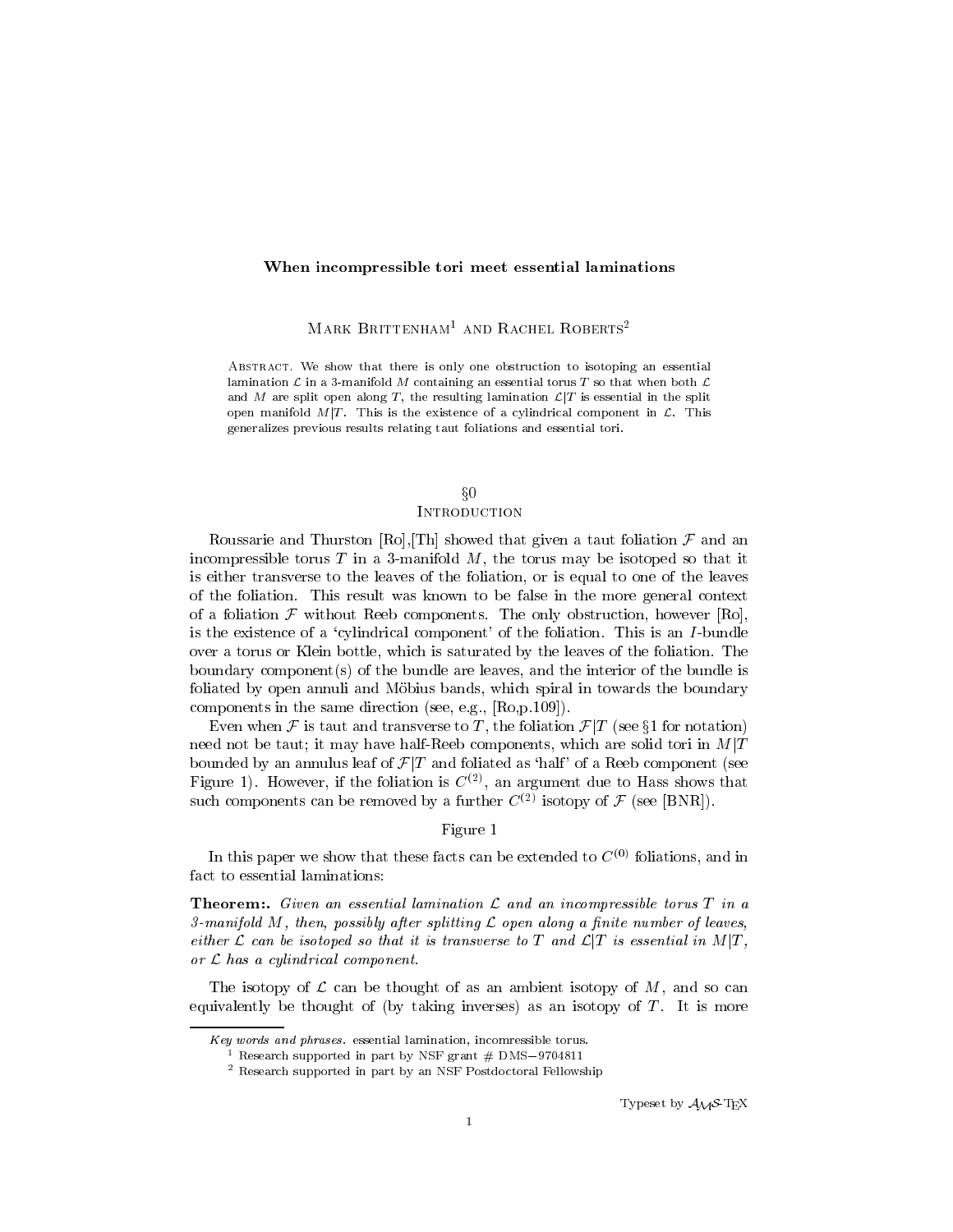convenient, however, to think in terms of pushing  $\mathcal L$  around, since it is  $\mathcal L|T$  (and not  $T[\mathcal{L}]$  that we will constantly be worrying about.

This result plays a central role in understanding the structure theory of taut foliations and essential laminations in graph manifolds, given in [BNR]; it implies that these objects come from their counterparts in the Seifert-fibered pieces that one obtains after splitting a graph manifold open along incompressible tori. Since essential laminations in Seifert-bered spaces are extremely well-understood  $([Br1], [Br2], [Cl], [JN], [Na])$ , we end up with a nearly complete picture of the existence and structure of essential laminations and taut or Reebless foliations in graph manifolds; see [BNR].

This result also gives a method for determining that a laminar 3-manifold M is atoroidal; if M contains an essential torus  $T$ , then one of three things must be true: the lamination L has a torus leaf, or the torus misses L (and so  $M|\mathcal{L}$  contains an essential torus), or  $\mathcal L$  (after splitting) can be isotoped to meet the torus tautly, as above. In the last case,  $T \cap (M|B)$ , where B is a branched surface carrying a splitting of  $\mathcal{L}$ , consists of a collection of essential bigons; disks whose boundaries each meet the branch locus of  $B$  in two points, and are not homotopic to a disk in B. Consequently, if we have an essential lamination with no torus leaves, whose complement is atoroidal (this is typically the case; see, e.g., [Br4]), and whose complement has no bigons, then our manifold must be atoroidal. This picture is very similar to that given by Wu [Wu] for detecting atoroidality after Dehn filling of an atoroidal manifold. It also gives us a way to search for incompressible tori in a laminar manifold which we might suspect has one, by 'stitching together' essential bigons in the complement of our lamination.

#### $\S1$

## Preliminary considerations

For basic information on essential laminations in 3-manifolds, see [GO]. For information on train tracks and incompressible laminations in surfaces, see [BC]. For convenience, we assume that our ambient manifold M is orientable; all of our arguments can be modified in a straightforward manner to handle the nonorientable case, after expanding the conclusion to include the obvious non-orientable analogue of a cylindrical component.

Given a 3-manifold M and an embedded torus T in M, we denote by  $M|T$  the manifold resulting from splitting M along T, i.e.,  $M\int(N(T))$ . Given a foliation F or lamination L transverse to T, we denote by  $\mathcal{F}|T$  or  $\mathcal{L}|T$  the induced foliation or lamination in  $M/T$ . Similar notation also applies to 1-dimensional laminations in surfaces, split along simple closed curves.

Given an essential lamination  $\mathcal L$  in a 3-manifold M, and an incompressible torus T in M, we can make L transverse to T by a small homotopy of L. This is most easily achieved by making T transverse to a branched surface B which carries  $\mathcal L$ (although see also [Br3]). For a foliation  $\mathcal{F}$ , this first requires splitting  $\mathcal F$  open along a finite number of leaves; see [GO]. The intersection  $\mathcal{L}\cap T = \lambda$  is then a 1dimensional lamination in T. By Reeb Stability, the collection of trivial loops in  $\lambda$ is both open and closed in  $\lambda$ . By the 'usual arguments' (see, e.g., [Br1]), we can remove the trivial loops of  $\lambda$  by an isotopy of  $\mathcal{L}$ .

After this preliminary isotopy,  $\mathcal{L}(T)$  is almost essential in  $M(T)$ ; all but one of the properties in the definition of essential lamination [GO] are automatically satisfied: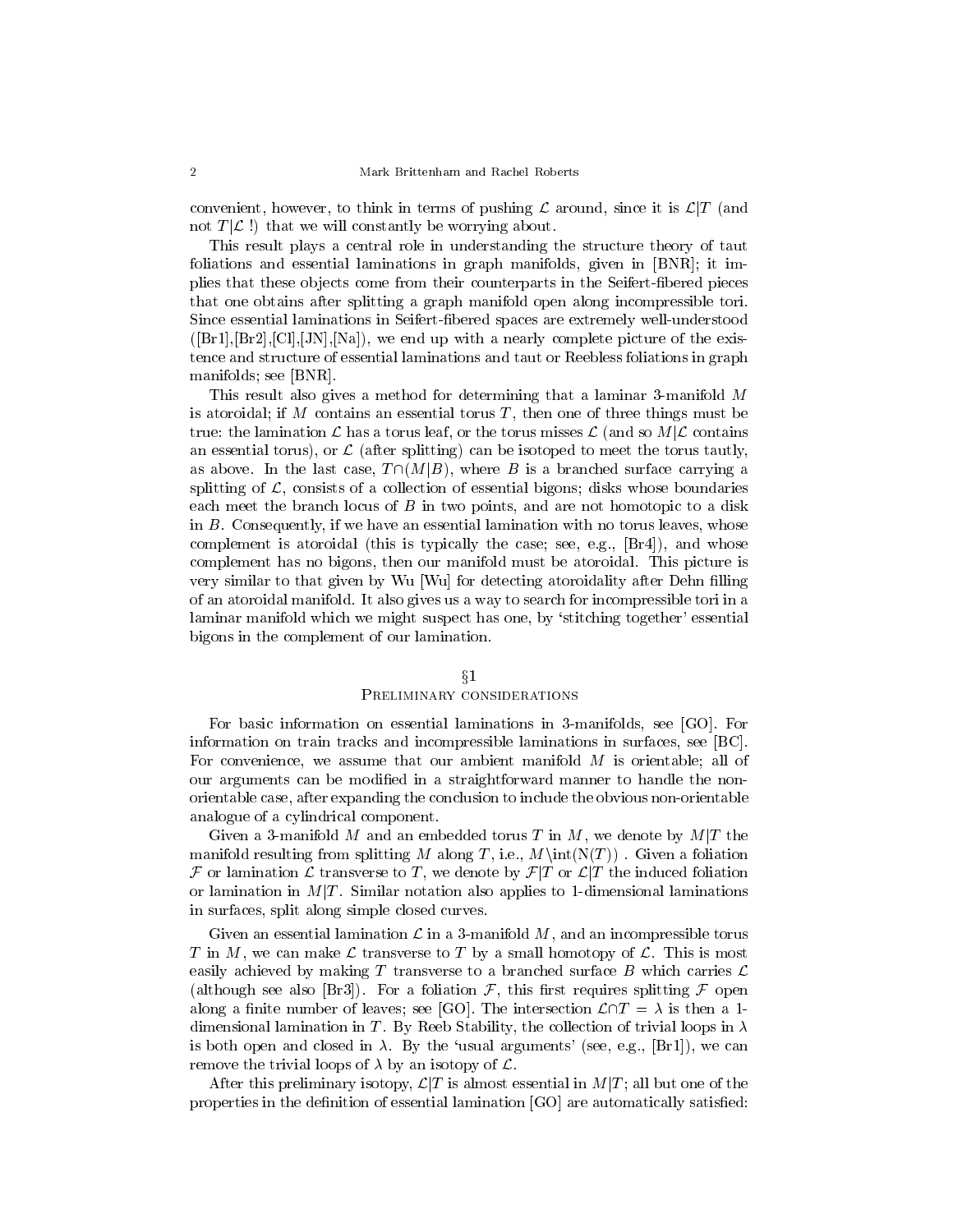(1) no leaf of  $\mathcal{L}|T$  is a sphere, or a boundary-parallel disk, or a torus bounding a solid torus.

This follows immediately from the analogous property for  $\mathcal{L}$ , and because every loop in  $\mathcal{L}\cap T$  is essential in T, hence in the leaves of  $\mathcal{L}$ .

(2)  $(M|T)\setminus (\mathcal{L}|T)$  is irreducible.

If S is a 2-sphere in  $(M|T) \setminus (\mathcal{L}|T)$ , then since it lies in  $M|T$  and  $M|T$  is irreducible, S bounds a 3-ball  $B_1$  in  $M/T$ . Since S also lies in  $M\setminus\mathcal{L}$  and  $M\setminus\mathcal{L}$  is irreducible, S also bounds a 3-ball  $B_2$  in  $M\backslash\mathcal{L}$ . Therefore either  $M = B_1 \cup B_2 =$  the 3-sphere (a contradiction) or  $B_1 = B_2$  lies in  $M/T$  and in  $M\setminus\mathcal{L}$ , i.e., in  $(M/T)\setminus(\mathcal{L}|T)$ . So  $(M|T) \setminus (\mathcal{L}|T)$  is irreducible.

(3) Each leaf of  $\mathcal{L}|T$  is  $\pi_1$ -injective in  $M|T$ .

If  $\gamma$  is a loop in a leaf  $L_0$  of  $\mathcal{L}|T$ , which is null-homotopic in  $M|T$ , then  $\gamma$  is also nullhomotopic in M. So since  $\gamma$  is contained in a leaf L of L (the one containing  $L_0$ ) and L is essential,  $\gamma$  is null-homotopic in L. If we choose a null-homotopy  $H : D \to L$ for  $\gamma$ , make it transverse to  $T$  , then  $H^{-1}(T)$  consists of a limite collection of circles and arcs in the 2-disk D. But since  $\gamma$  lies in (we may assume the interior of, by pushing on  $\mu_0$ ,  $\gamma$   $\mu = \nu$ , so  $\pi$   $\tau(\mu)$  consists only of circles. Each circle maps to a loop in a leaf of  $\lambda$ . Since each circle bounds a subdisk of D, its image is a loop in  $T$  null-homotopic in  $M$ , so since  $T$  is essential, each loop is null-homotopic in  $T$ . Since  $\lambda$  consists of circles essential in T and lines, each circle in  $H^{-1}(I)$  therefore maps to a loop which is null-homotopic in its leaf of  $\lambda$ . So we can redefine H on each subdisk to map into  $\lambda \cap L_0$ ; by pushing off slightly, we can then map D into  $L_0$ . So  $\gamma$  is null-homotopic in  $L_0$ ; so  $\mathcal{L}|T$  is  $\pi_1$ -injective.

This property is equivalent to the two geometric properties that the boundary leaves of  $\mathcal{L}(T)$  are (geometrically) incompressible in  $(M|T) \setminus (\mathcal{L}|T)$ , and  $\mathcal{L}(T)$  does not contain a torus which is compressible in  $M|T$ .

(4)  $\mathcal{L}|T$  is end-incompressible in  $M|T$ .

This also follows immediately from the fact that  $\mathcal L$  is transverse to  $T_i$ ; an endcompressing disk for  $\mathcal{L}/T$  cannot be one for  $\mathcal{L}$ , so can be homotoped into  $\mathcal{L}$ ; the disk in  $\mathcal L$  can then be made disjoint from  $T$  as above.

The only properties missing, therefore, in order to make  $\mathcal{L}|T$  essential in  $M|T$  is for the leaves of  $\mathcal{L}(T)$  to be (geometrically)  $\partial$ -incompressible in  $M/T$ , and for  $\mathcal{L}(T)$  to admit no half-Reeb components. (These are equivalent to the algebraic condition of  $\partial$ -injectivity; see [GO].) It is easy to see that we cannot expect this to be the case in general. We can, for example, easily perturb something which is essential after splitting along  $T$  so that it instead has leaves which are boundary-parallel annuli, by 'folding' the lamination near a circle of intersection with  $T$ .

However, we can see that, as in the case of a compact surface in  $M$ , if a lamination fails to be essential only because one of these remaining properties fail, this is due to the presence of  $\partial$ -parallel annuli. For a half-Reeb component, this is immediate. In the other case, let D be a boundary-compressing disk for  $\mathcal{L}|T$  . Because  $\mathcal L$  is essential and meets T transversely, and because we have already removed trivial circles of intersection of L with T, the intersection  $\lambda = \mathcal{L}\cap T$  is an essential lamination in the torus  $T$ . It therefore consists either entirely of non-compact leaves, with product regions lying between, or contains compact leaves, possibly with Reeb or Kronecker-type laminations lying between (see, e.g., [Br1]). In particular, every complementary component of it may the structure of an interesting of an innite  $\rho$  -  $\sim$  -  $\sim$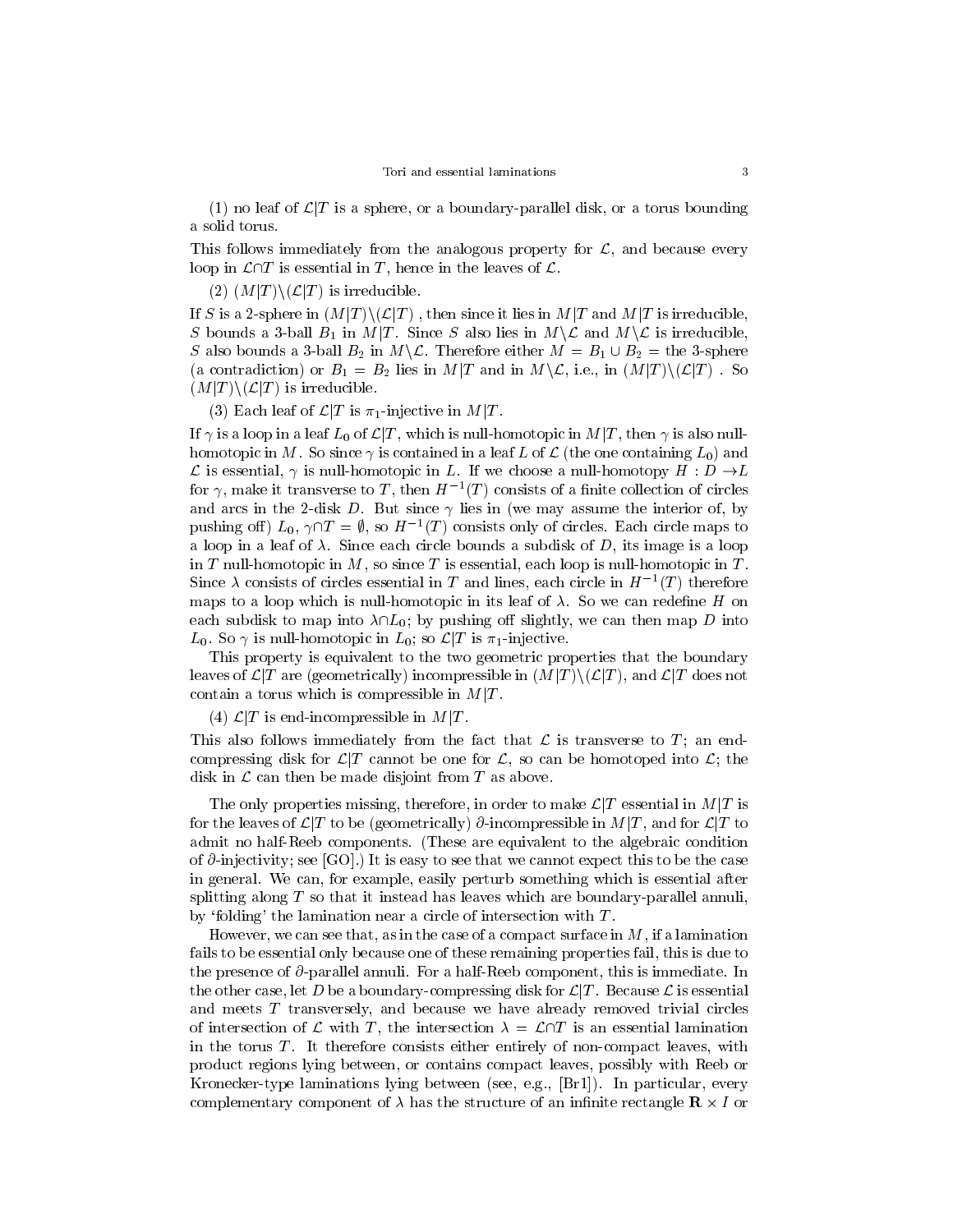annulus  $5^{\circ}$  x 1. Dut then the leaves of  $\lambda$  which meet  $D$  must be compact; otherwise  $D$  together with a half-infinite rectangle in the complementary region lying between them gives an end-compressing disk for  $\mathcal{L}$  (see, e.g., [Br1]).

Consequently, both points in  $\partial(D\cap\mathcal{L})$  lie on compact loops of  $\lambda$ . But since these loops must be parallel in T, this implies that the leaf of  $\mathcal{L}/T$  containing  $D\cap\mathcal{L}$  must be a  $\partial$ -parallel annulus. This is because  $D\cap\mathcal{L}$  splits the leaf of  $\mathcal{L}|T$  into a surface with null-homotopic boundary (it is parallel to a null-homotopic loop in  $T$ ), which must therefore be a disk, because it is a subsurface of a leaf of  $\mathcal{L}$ . (Note that a priori the leaf could be a boundary-parallel Mobius band, but this would imply that T does not locally separate  $M$ , which it does, since  $M$  is orientable.)

In what follows it will be important that these  $\partial$ -parallel annuli cannot be too 'thin'; there is a positive constant  $\epsilon$  (depending on  $\mathcal{L}$ ) so that the intersection of the associated solid torus with T has a width of at least  $\epsilon$ . This constant, which we will call a *monogon number* for  $\mathcal{L}$ , is determined by an essential branched surface B carrying L. After making B transverse to T, then  $N(\tau) = N(B)\cap T$  is a neighborhood of the train track  $\tau = B\cap T$ ;  $\epsilon$  is half of the minimum distance between distinct horizontal components of  $N(\tau)$ . Consequently, any two leaves of  $\mathcal{L}\cap T\subset N(\tau)\cap T$  (such as the edges of a  $\partial$ -parallel annulus leaf A of  $\mathcal{L}|T$ ) which are within  $\epsilon$  of one another must intersect the same *I*-fiber of  $N(\tau)$ . But this would then imply that an arc joining the edges of the annulus  $A$  is homotopic (via the solid torus it cuts of f) rel endpoints to a segment in an *I*-fiber of  $N(B)$ . This, however, is impossible, by  $[GO, Theorem 1(d)].$ 

#### $\S 2$

#### Warmup: laminations in surfaces

As a warmup to the proof of our main theorem, we will first prove the analogous result for 1-dimensional laminations, and essential simple closed curves, in a surface. The arguments used for the 3-dimensional case will turn out to be remarkably similar to those we will give now; many of them will in fact carry over with no changes whatsoever.

A lamination  $\lambda$  in a surface F is a 1-dimensional foliation of a closed subset of F. A lamination  $\lambda$  is incompressible if no compact leaf is a simple closed curve bounding a disk in F or a  $\partial$ -parallel arc, and  $F|\lambda$  contains no monogons.

**Theorem:.** If  $\lambda$  is an incompressible lamination in the orientable surface F and  $\gamma$  is an essential simple closed curve on F, then  $\lambda$  may be isotoped so that  $\lambda|\gamma$  is an incompressible lamination in F j , unless contains a Reeb annulus.

A Reeb annulus is the 2-dimensional analogue of a cylindrical component. It is an annulus whose boundary components are leaves of  $\lambda$ ; in the interior the leaves of  $\lambda$  are lines which spiral in the same direction toward the two  $\partial$ -components (see Figure 2).

### Figure 2

**Proof:** For notational convenience, we will arbitrarily choose a 'positive' side of  $\gamma$ , and refer to the two copies of  $\gamma$  in  $F|\gamma$  as  $\gamma_+$  and  $\gamma_-$ . If we do not care which one we are dealing with, we will call it  $\gamma_+$ .

As in the previous section, it is easy to see that, once  $\lambda$  is made transverse to  $\gamma$ , the only thing which keeps the lamination  $\lambda | \gamma$  from being incompressible is the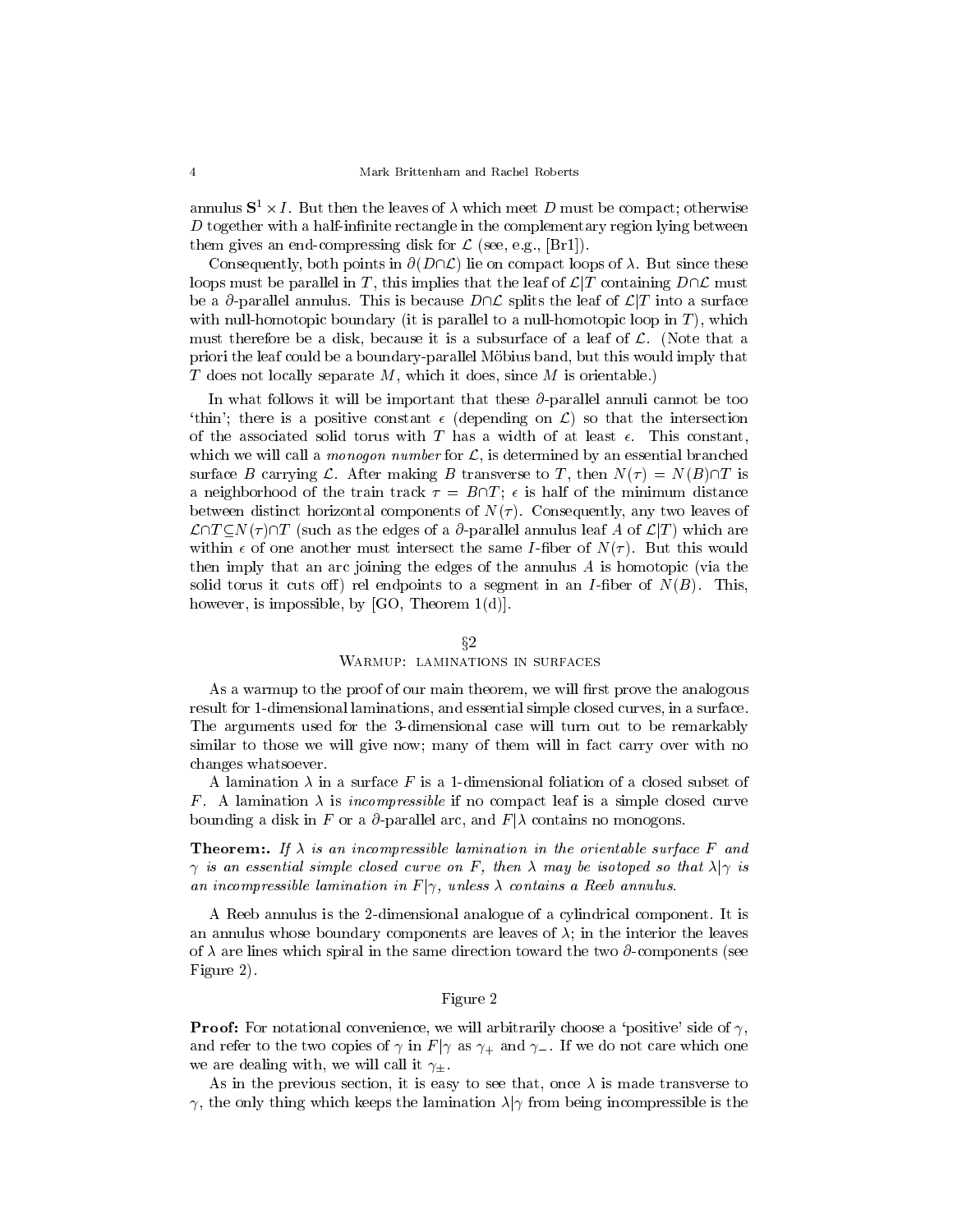possible existence of  $\partial$ -parallel arcs. Because  $F|\gamma$  is compact, the set C of compact arc leaves of  $\lambda|\gamma$  is a (closed) sublamination in  $\lambda|\gamma$ ; this is essentially the result of Reeb stability [Re]; the set of simply-connected compact leaves is both open and closed in any closed, saturated subset of <sup>a</sup> foliation. Similarly, the set A of  $\partial$ -parallel arcs in  $\lambda|\gamma$  is a sublamination of  $\lambda|\gamma$  (and hence of C); this is most easily seen by noting that the intersection  $\mathcal{A} \cap (\gamma_+ \cup \gamma_-)$  is a closed set. For if not, then (since  $\mathcal{C}\cap(\gamma_+\cup\gamma_-)$  is closed) there are  $\partial$ -parallel arcs having endpoints which limit on a non- $\partial$ -parallel arc  $\alpha$ . But any arc having an endpoint sufficiently close to an endpoint of  $\alpha$  must be parallel to  $\alpha$ . This can be seen by covering  $\alpha$  with coordinate charts running from one end to the other; since in each chart the leaves of  $\lambda$  look like parallel arcs, by starting at one end and looking at the arcs in each successive chart that intersect the end of the previous chart, we can stitch together successively thinner collections of arcs all the way from one end to the other. Consequently, all leaves of  $\lambda$  sufficiently close to  $\alpha$  at any point are parallel to  $\alpha$ . So if the end of  $\alpha$ is limited upon by  $\partial$ -parallel arcs, then they are all eventually parallel to  $\alpha$ , so  $\alpha$  is also  $\partial$ -parallel. Once we know that  $\mathcal{A}\cap(\gamma_+\cup\gamma_-)$  is closed, it follows by the same argument above, using coordinate charts, that  $A$  is closed.

Just as important, the argument above implies that A and C are open in  $\lambda | \gamma$ , since any leaf of  $\lambda$  sufficiently close to a leaf  $\alpha$  of C must be an arc, i.e., in C. In particular, it must be parallel to  $\alpha$ , so anything close to a leaf of A must also be in A.<br>With these facts we can now describe how we will attempt to isotope  $\lambda$  so that

 $\lambda|\gamma$  is incompressible in  $F|\gamma$ . If  $\lambda|\gamma$  isn't incompressible, then A is non-empty; these arcs fall into finitely-many families of parallel arcs. Each family is open and closed in A, and so we can, by an isotopy of  $\lambda$ , push each family of arcs across  $\gamma$ (Figure 3a). To do this right, we should distinguish between two different kinds of families; those that hit  $\gamma$  on the 'left' side, and those that hit on the 'right'. Any two collections of arcs hitting  $\gamma$  on the same side may be pushed across  $\gamma$  at the same time, since they don't interfere with one another. So we can set up a sequence of isotopies of  $\lambda$ , attempting to make  $\lambda$  *n* incompressible, by first pushing every  $\partial$ -parallel arc to the left of  $\gamma$  across  $\gamma$  and then pushing every  $\partial$ -parallel arc to the right of  $\gamma$  across  $\gamma$ . Let us call the resulting lamination, which is isotopic to  $\lambda$ ,  $\lambda_1$ . We then start all over again, finding and pushing all  $\partial$ -parallel arcs, to produce a new lamination  $\lambda_2$ . In this way we obtain a sequence of laminations  $\lambda_i$ , all isotopic to our original  $\lambda$ . The effect on  $\lambda_i$  of each push is essentially to graft together the families of leaves which lie at either end of the  $\partial$ -parallel arcs, while erasing the  $\partial$ -parallel arcs (Figure 3b).

#### Figure 3

If we now assume that we cannot isotope  $\lambda$  so that  $\lambda|\gamma$  is incompressible, then none of the  $\lambda_i$  is incompressible, and the process of finding and pushing  $\partial$ -parallel arcs can be continued indefinitely. What we will do now is analyse how this process can be continued; in the end, we will find that the only mechanism which can do this is a Reeb annulus.

Suppose we wish to push a collection of  $\partial$ -parallel arcs across  $\gamma$ . In each parallel family there is an innermost arc (since the collection is closed), and the disk it cuts off from  $F|\gamma$  meets  $\gamma$  (and, for notational convenience,  $\gamma_{\pm}$  as well) in an arc  $\alpha$ . Pushing the  $\partial$ -parallel arcs across  $\gamma$  has the effect of erasing all the points of  $\lambda \cap \gamma$  lying in  $\alpha$ , while no other points of  $\lambda \cap \gamma$  are moved; we call  $\alpha$  the *site* of the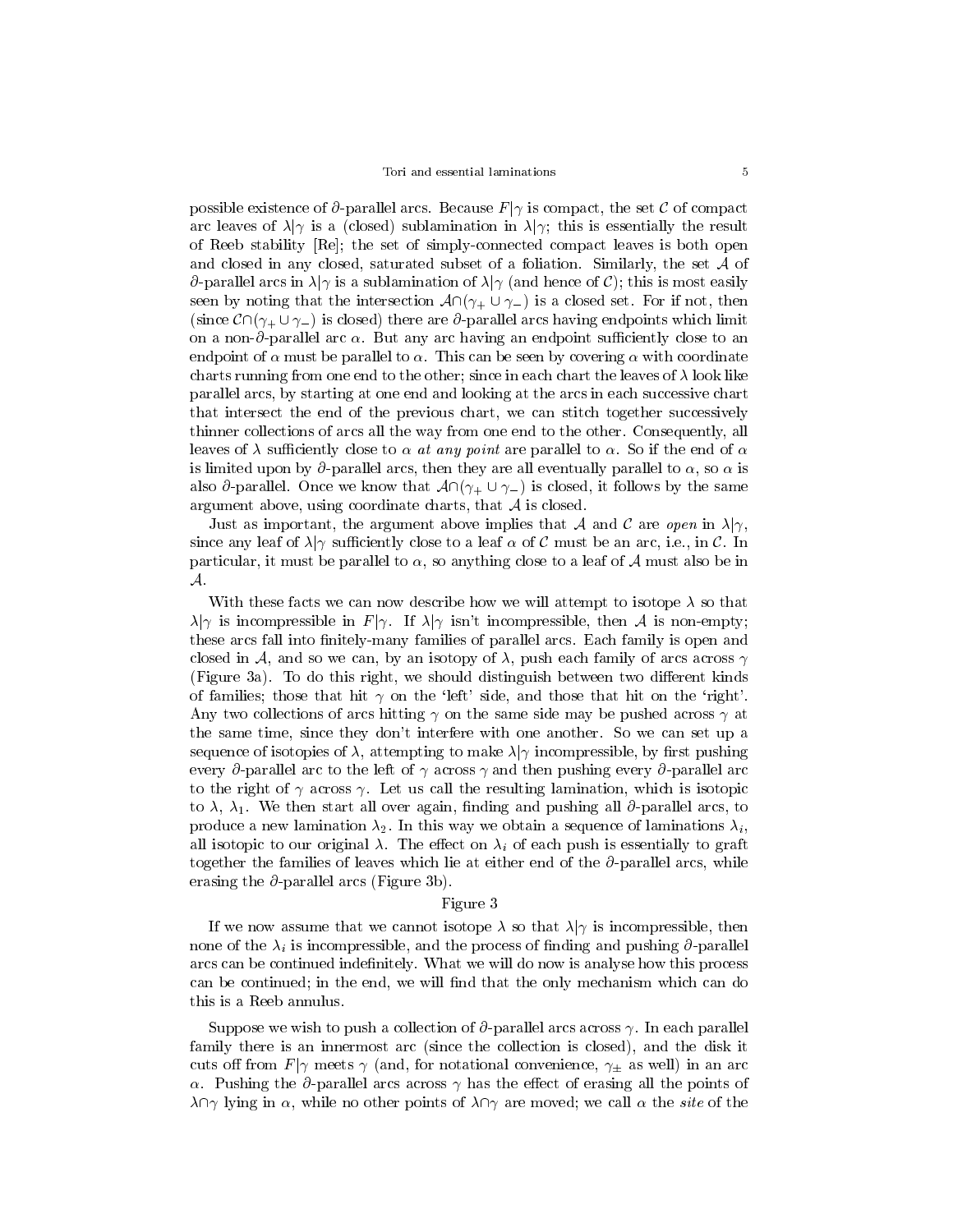push. Because the only effect of the isotopy is to erase points, the sets  $C_i = \lambda_i \cap \gamma$ form a nested sequence of closed sets in  $\gamma$ . Since  $\gamma$  is compact, either  $\mathcal{C}_i = \emptyset$  for some *i* (implying that  $\lambda_i | \gamma$  is incompressible in  $F | \gamma$ , because it has no compact arc leaves), or  $\cap \mathcal{C}_i = \mathcal{P}$  is a non-empty collection of points that are never moved by any of the isotopies. These are the stable points of the sequence of isotopies. Since we assume that at every stage there are some  $\partial$ -parallel arcs to push, it follows that the inclusion of each  $\mathcal{C}_i$  in its predecessors is proper.

Using a 'monogon number' approach as in the 3-dimensional case, there is a number  $\epsilon > 0$  so that every site has length at least  $\epsilon$  (otherwise, an arc in a leaf of  $\lambda$ would be homotopic, rel endpoints, to a segment of an I-fiber in the neighborhood of an incompressible train track carrying  $\lambda$ , implying that the train track has a monogon). Consequently, there can be only an (a priori) bounded number (less than (length of  $\gamma/\epsilon$ ) of disjoint sites on  $\gamma$ . Furthermore, since after each round of isotopies,  $\lambda_i$  is disjoint from the sites of all previous pushes, the site for every successive push is either disjoint from, or properly contains, the site of each previous push. This in particular implies that if we wait long enough, no `new' sites are ever created; we cannot continually have new sites which are disjoint from all previous ones, otherwise we could pack too many intervals of length greater than  $\epsilon$  into  $\gamma$ . After new sites stop appearing, we can then have sites that coalesce; a new site could contain two or more previously disjoint sites. But this then lowers the number of disjoint sites we can have, so eventually sites stop coalescing. Finally, after this point, sites could `die'; a site might never be contained in a new site. But this again lowers the number of disjoint sites. So eventually the sites of our pushes stabilize, in a very strong way; beyond a certain stage  $\lambda_i$ , no new sites are created, each site at any stage is eventually contained in a new site, and each new site contains at most one site from any previous stage of the isotopy after  $\lambda_i$ .

Once we reach this point in our sequence of isotopies, if we now look at the endpoints of any set of nested sites, they form a pair of monotone sequences on  $\gamma$ , bounded from above or below by any point of the other sequence. Each sequence therefore converges in  $\gamma$ . The interval between these limit points (which contains both sequences) is in a very natural sense the limit of the nested sequence of sites. The endpoints of these limiting intervals form a finite set, which is in fact precisely the set of points of  $\mathcal{P}$ , the stable points on  $\gamma$  of the sequence of isotopies, that are limited upon by those points of  $\lambda \cap \gamma$  which are removed by the isotopies. This is because they are the only points limited upon by the endpoints of the @-parallel arcs. It is this set which we will focus our attention on, to find our Reeb annulus.

We now assume that, in all that follows, we have waited through our sequence of isotopies long enough so that the sites of all of our pushes have stabilized in the sense given above, and further, that the endpoints of our sites are all within our monogon number  $\epsilon$  of the corresponding ends of the limiting intervals. We redefine the isotoped lamination to be  $\lambda$ , and proceed to number subsequent laminations from this new starting point as  $\lambda_1, \lambda_2$ , etc. Note that the new lamination still has monogon number  $\epsilon$  w.r.t.  $\gamma$ , since any arc in our new  $\lambda$ , with endpoints on  $\gamma$ , is homotopic rel endpoints to an arc in the old  $\lambda$ .

Each of our limiting intervals has a well-defined transverse direction; the direction (after this stability of the number and kinds of sites has occurred) that any  $\partial$ -parallel arc meeting the interval is pushed to. An interval cannot be assigned different directions at different times, since this would imply the existence of  $\partial$ -parallel arcs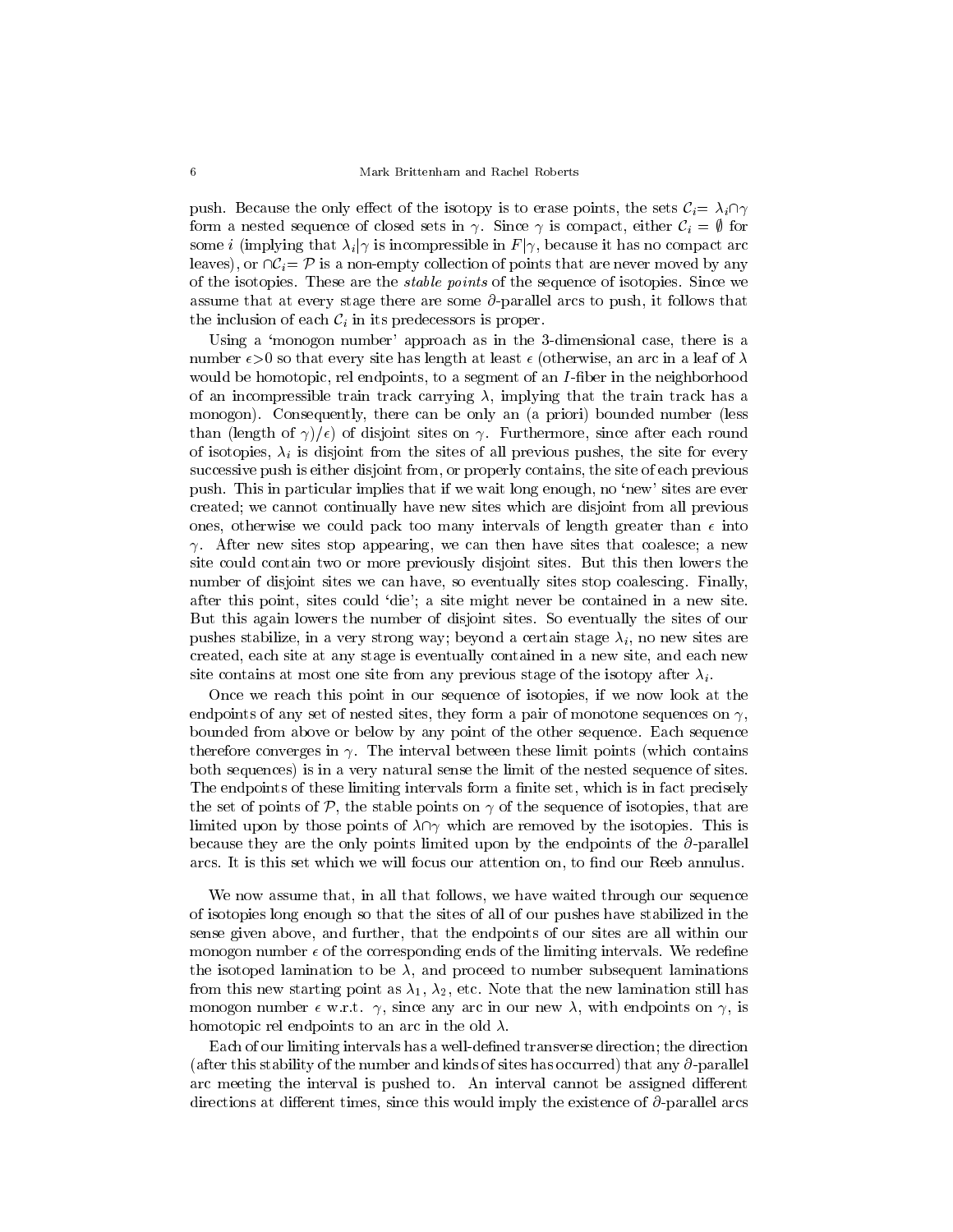pushing in opposite directions across the same site. But then if we take the disk cut off by the arc occurring later in the isotopy, and allow it to flow back to the point in time where the earlier one occurs, we find that we have two arcs in  $\lambda_i$ , which at least start on opposite sides of  $\gamma$ , which are both homotopic rel endpoints to a subarc of the limiting interval (see Figure 4). But this requires the existence either of a compact, null-homotopic leaf in  $\lambda$ , or an arc in  $\lambda$  homotopic rel endpoints to an an arc of the limiting interval having length less than  $\epsilon$ . This can be seen by following the ends of the innermost (i.e., earlier)  $\partial$ -parallel arc; they must either close up, giving the null-homotopic loop, or hit  $\gamma$  again at a point inside of the outer (i.e., later) arc, giving a null-homotopic arc cutting off an arc from  $\gamma$  of length less than  $\epsilon$ .

# Figure 4

One of the more important questions we must answer is: where do the  $\partial$ -parallel arcs that we keep needing to push across  $\gamma$  come from? If we think of a  $\partial$ -parallel arc  $\alpha$  in some  $\lambda_i | \gamma$ , we can then imagine letting it flow *backwards* through our isotopies, back to  $\lambda$ . Its endpoints will not move, since each isotopy does not move any of the points of  $\lambda \cap \gamma$  that it does not erase. Since  $\alpha$  is a compact arc, its image in  $\lambda$  intersects  $\gamma$  only finitely-many times. The image of  $\alpha$  therefore consists of a finite number of compact arcs in  $\lambda|\gamma$ . Since  $\alpha$  is not a  $\partial$ -parallel arc for  $\lambda$  (otherwise we would have pushed it at the beginning), the image of  $\alpha$  (which we will still call  $\alpha$ , for convenience) must intersect  $\gamma$  at points in the interior of  $\alpha$ . In order for these points to be removed, they must each, therefore, eventually be contained in the ends of their own  $\partial$ -parallel arcs. If we imagine how the disk  $\Delta$  that  $\alpha$  cuts off from  $\lambda_i$  changes as we flow back in the isotopy, we get our basic picture of the isotopy process;  $\alpha$  gets cut up into finitely many arc leaves of  $\lambda_{i-1}|\gamma$ ; every other arc is  $\partial$ -parallel.  $\Delta$  is cut up by  $\gamma$  into a disk lying between finitely many leaves of  $\lambda_{i-1}|\gamma$ , and finitely many disks bounded by  $\partial$ -parallel arcs (Figure 5). Running this picture forward then give us our picture of how new  $\partial$ -compressing arcs are formed. They form from disk regions  $\Delta$  lying between finitely many arc leaves of  $\lambda_{i-1}$  | $\gamma$ ; all but one of the arcs of  $\Delta \cap \gamma$  are sites for pushes of  $\partial$ -parallel arcs of  $\lambda_{i-1}$ / $\gamma$ ; the remaining arc becomes the new site for the newly-created  $\partial$ -parallel arc. Put differently, the transverse orientations for all but one of the sites around the edge of  $\Delta$  point into  $\Delta$ ; the remaining site points out of  $\Delta$  and marks the site where the newly created  $\partial$ -parallel arc will reside.

# Figure 5 Figure 6

Some of the leaves of  $\partial \Delta$  in  $\lambda_i | \gamma$  may not have existed in our original  $\lambda | \gamma$ ; they may have been pushed there sometime after the stabilization of pushing sites occurred. This push must have occurred from *outside* of  $\Delta$ , however; a push from inside of  $\Delta$  would violate our monogon number condition (Figure 6). So this leaf arrived in its place after a push from a site other than those meeting  $\Delta$ , allowing us to enlarge  $\Delta$  by adding another, inward pointing site. Since there are only a finite number of sites, however, this process cannot continue forever. As we continue to look at the  $\partial$ -parallel arcs which appear at our outward pointing site, and look at the disks  $\Delta$  which created them, and evolve the leaves in their boundaries back in time, we must eventually find ourselves always reconstructing the same disk. This is because new  $\partial$ -parallel arcs at the same site are wider than the ones that come before, so the arc leaves used to build its disk  $\Delta$  must get out of the way of the arc leaves used to build earlier disks, as we flow backwards in time. In other words,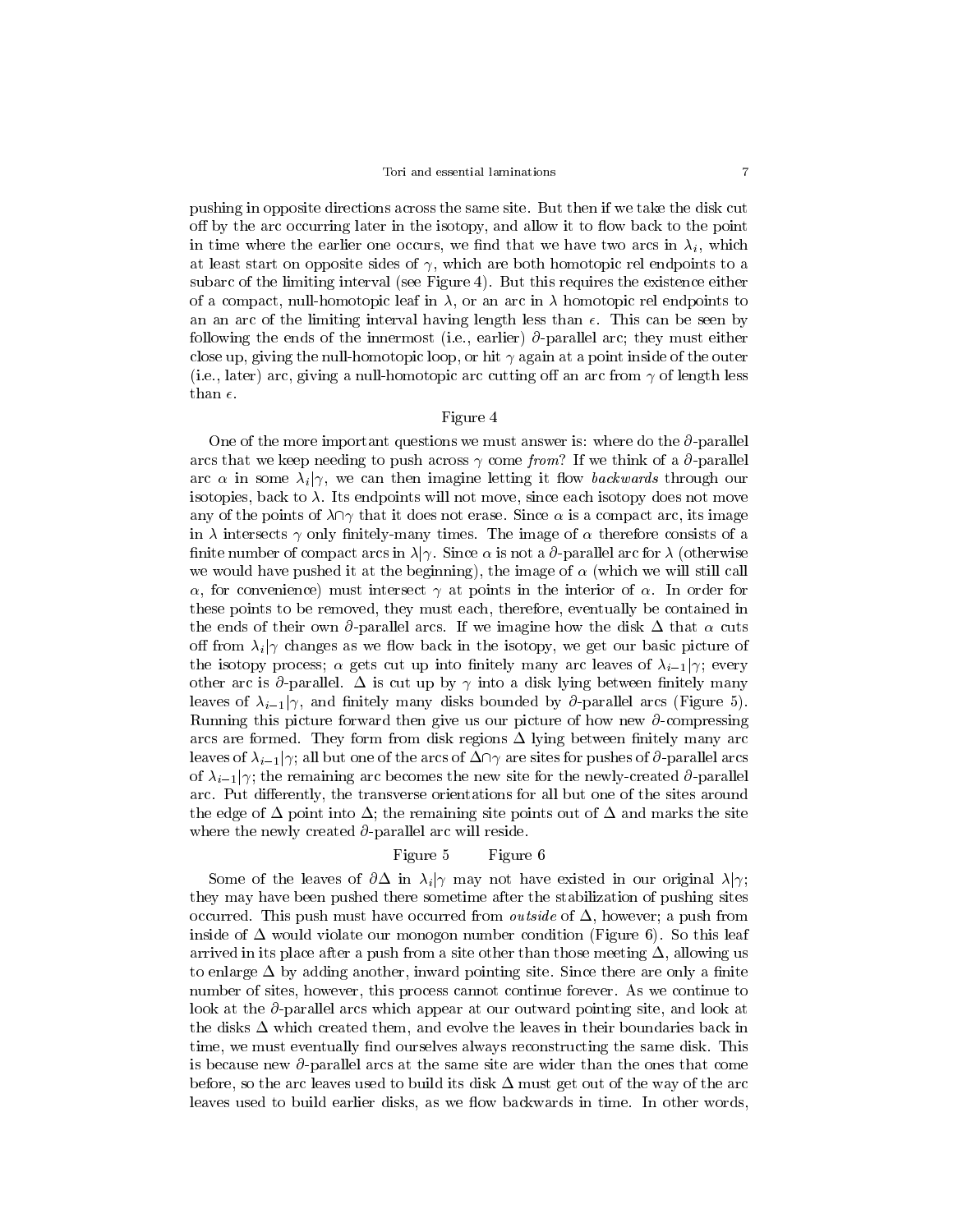the disk from time  $2N$ , say, evolved back in time to time N, must contain the disk, from the same site, which we find at time  $N$ . So now when we evolve *both* disks backwards in time, the 2N-disk, evolved to time 0, contains the N-disk, evolved to  $\Omega$ .

So, eventually, the disk associated to each site stabilizes, at least in terms of which incoming sites it associates to its outgoing site. Any disk coming from further along in the isotopy contains, but is otherwise parallel to, this largest disk. Taken together, these disks combine along each of the sites to give a subsurface of  $F$ . But an easy counting argument shows that this subsurface must be an annulus.

Each disk has some number  $n > 1$  of inward-pointing sites, and one outwardpointing site. Each site is the outward-pointing site of one of these disks  $\Delta$ . It is not necessary for a site to be the inward-pointing site of a disk; such a site would represent a place where  $\partial$ -parallel disks go off to 'die' (Figure 7). But since each disk requires at least as many inward sites as outwards, and there are precisely the same number of inward sites as outward sites, the inescapable conclusion is that each disk has precisely one inward site, and there are no sites where arcs die. More precisely, if we have k disks (i.e., k outward-pointing sites) each having  $n_i \geq 1$ inward sites, and  $\Sigma n_i \leq k$  (since each inward site is associated to at most (some may die) one disk, hence at most one outward site), then each  $n_i=1$ , and  $\Sigma n_i = k$ , i.e., each disk has exactly one inward site, and each inward site is associated to a disk.

Figure 7 Figure 8

Each disk is therefore a rectangle, and they must be glued end-to-end to form an annulus (Figure 8). These gluings are of course approximate, since the leaves in the boundaries of the disks are not stable; they are pushed away in later rounds of isotopies. However, what this does tell us is that there is no growth of these disks as we evolve them backwards in time; the arc leaves in all of the  $\partial\Delta$  are present in our original  $\lambda | \gamma$ . If we look at the leaves of  $\lambda | \gamma$  that come out of the endpoints of our limiting intervals, since these endpoints are limited upon by the ends of compact leaves of  $\lambda | \gamma$ , these leaves must themselves be compact, and therefore parallel to the leaves in the boundaries of our disks  $\Delta$ . These compact leaves glue together end-to-end to give compact loops, which are leaves of  $\lambda$ . Together they bound an annulus (which our rectangles above were trying to approximate). The leaves of  $\lambda$  inside of this annulus consist of  $\partial$ -parallel arcs of  $\lambda$  ogether with the sides of the rectangles, which together form the non-compact leaves of a Reeb lamination in the annulus.

Consequently, if  $\lambda$  can never be isotoped so that  $\lambda|\gamma$  is incompressible, then if we follow the procedure outlined above, eventually what we see is a collection of  $\partial$ parallel arcs spiralling around  $F$  between a pair of (stable - no isotopy moves them) parallel circle leaves of  $\lambda$ . This is precisely the Reeb annulus which we seek. We should note that, technically, the two boundary curves could be the same curve, if the Reeb annulus actually fills up the surface  $F$ . This would imply that  $F$  is a torus, since it is an annulus with its two ends glued together. Our lamination consists only of a Reeb annulus, whose non-compact leaves are limiting on the same closed loop, from both sides.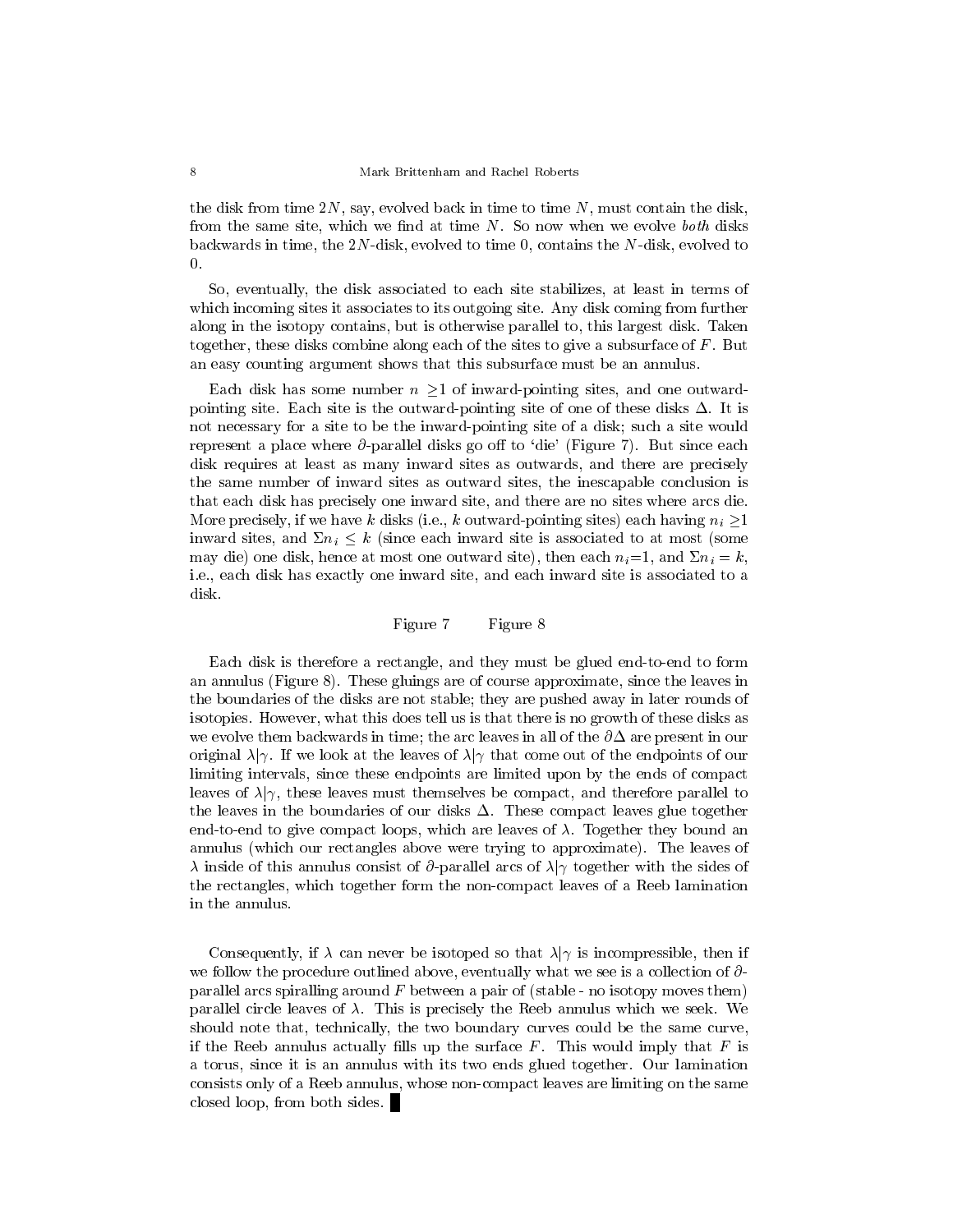# $\S 3$ The 3-dimensional case:killing @-parallel annuli

We now return to the proof of our main theorem. What we shall see is that we have a nearly identical situation to the case of a lamination in a surface. The only difference is that everything is 'crossed with  $S<sup>1</sup>$ . The basic idea is that our main concern,  $\sigma$ -parallel annuli, are  $\sigma$ -parallel arcs crossed with  $\sigma$  , and the phenomenon we seek, a cylindrical component, is a Reeb annulus, crossed with  $S<sup>1</sup>$ .

It is well-known that the collection of compact leaves of a codimension-one foliation form a closed subset of the ambient manifold (see, e.g., [Co]). In fact, the set of leaves homeomorphic to a given compact surface fall into finitely-many parallel families in the ambient manifold, each of which (after including some leaves that the surface 2-fold covers, as, for example, with annulus leaves in the neighborhood of a Möbius band leaf) form a closed set as well. The arguments apply equally well to a lamination, and so we may assume that the annular and Möbius band leaves of  $\mathcal{L}|T$ fall into finitely many parallel families whose union is a closed set (and therefore, the collection of  $\partial$ -parallel annuli do, too). The collection of Möbius band leaves is therefore finite. If we, a priori, split  $\mathcal L$  along the finitely-many leaves containing these Möbius bands, we can, at the outset, assume that  $\mathcal{L}(T)$  has no Möbius band leaves.

What we will do now is isotope  $\mathcal L$  by pushing these annuli, one family at a time, across the solid tori that they split off of  $M|T$ , and through T to the other side. The key observation that we will need to make is that while this isotopy may create new Reeb annuli, the `slope' of the boundary curves of the annuli cannot change. This fact will allow us to use a loop in T geometrically dual to (i.e., having a single transverse intersection with each of) the boundary loops of our annuli as a bookkeeping device to keep track of these isotopies.

To see that this is so, choose such an initially dual curve  $\gamma$  in T, and assume that L has been isotoped so that  $\lambda = \mathcal{L}\cap T$  meets  $\gamma$  as tightly as possible, i.e.,  $\gamma$  meets all closed loops in  $\lambda$  in a single point, and all non-compact leaves travel around T so that as we travel along the leaf, we always meet  $\gamma$  on the same side, except for Reeb-type leaves, which switch sides exactly once (see Figure 9).

Now consider the effect on  $\lambda$  when we push a family of  $\partial$ -parallel annuli through T (Figure 10). We can think of this simply as pushing the innermost annulus A of the family through T. The effect on  $\lambda$  is to erase all of the leaves of  $\lambda$  meeting the solid torus  $M_0$  that A cuts off of  $M/T$  (including the boundary curves of A), and then splicing together any leaves of  $\lambda$  that limit on  $\partial A$  from outside of  $M_0\cap T =$  $A_0$ . In particular, any compact leaves of  $\lambda$  lying outside of  $A_0$  remain unchanged. So if pushing A is going to result in  $\partial$ -parallel annuli of a different slope being created, then there must be no compact leaves lying outside of  $A_0$ . So there are only non-compact leaves, some of which limit on  $\partial A$  from outside of  $A_0$ . But then the new  $\partial$ -parallel annulus that is created must cross where  $\partial A$  used to run, and it is easy (see Figure 11) to splice together the new  $\partial$ -compressing disk and an infinite rectangle between the leaves that were limiting on  $\partial A$  to create an end-compressing disk for  $\mathcal{L}(T)$ , and hence for  $\mathcal{L}$ , a contradiction. For a similar reason, no  $\partial$ -parallel annulus of the same slope can intersect the site where an old annulus was pushed, because we could just as easily build an end-compressing disk in this situation, as well. This tells us that in order for there to be new  $\partial$ -parallel annuli for us to push,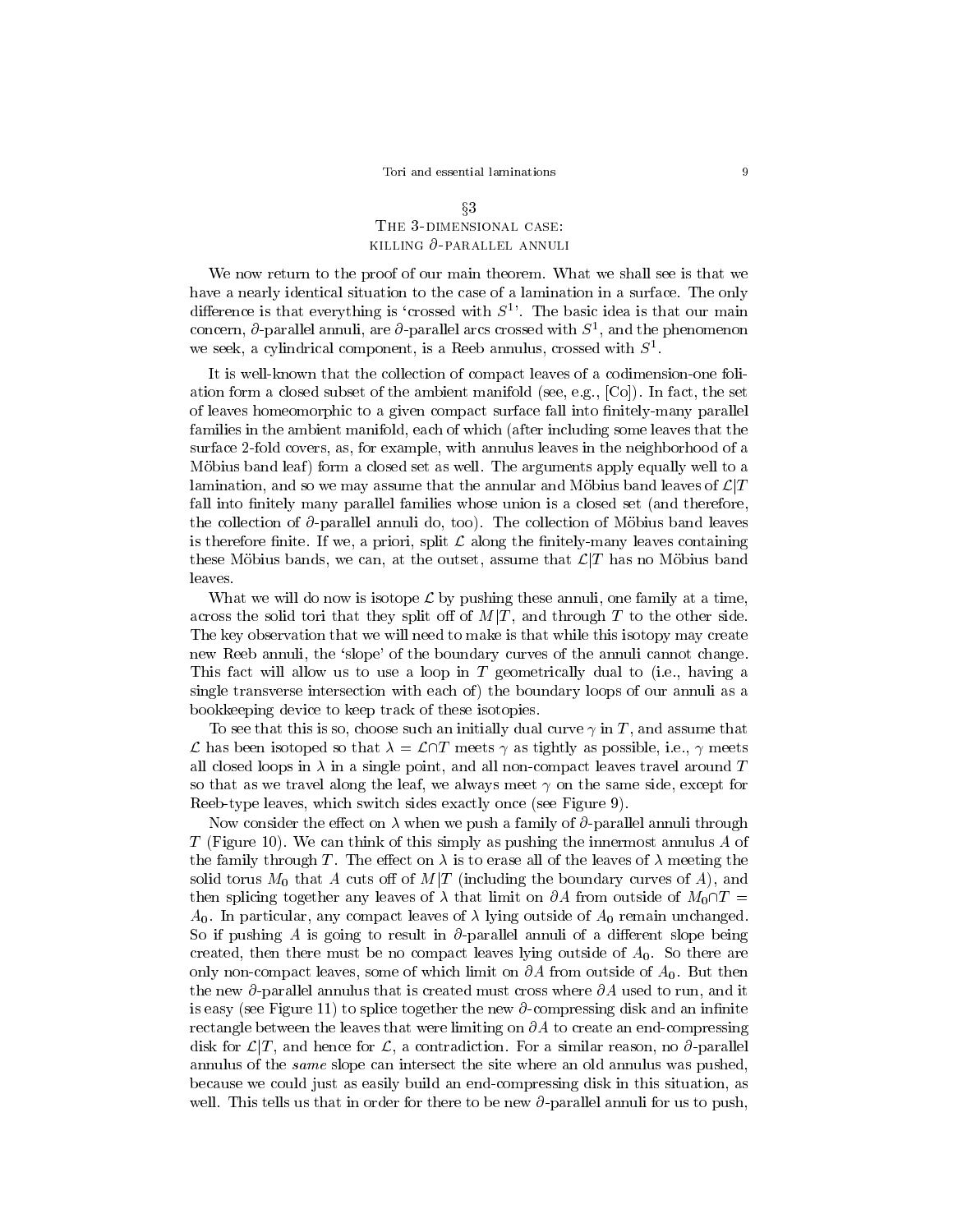there must always be more compact loops of  $\lambda$  lying outside of  $A_0$ . So the new leaves of  $\lambda$  created by the push, which were made by splicing together the leaves limiting on the ends of  $A_0$ , are all non-compact; no new compact leaves are ever created.

#### Figure 9 Figure 10 Figure 11

Now that we know that the slope of a  $\partial$ -parallel annulus is (for lack of a better phrase) an invariant of  $\mathcal L$  and  $T$ , we can set up a general procedure aimed at sequentially killing off any boundary-parallel annuli that we can find. To build our isotopy, we find all of the boundary parallel annuli in  $\mathcal{L}|T$ ; their intersection with T forms a (closed) sublamination of  $A$ . These annuli fall into a finite collection of parallel families in M; the loop  $\gamma$  intersects the annulus that each family cuts off from T in an arc that has length greater than  $\epsilon$ . The families in turn are of one of two types, depending upon whether it intersects  $T$  on the positive or negative side. We now, in turn, push each family of annuli across  $T$ , by pushing all of the annuli lying on the positive side across (this can be done all at once, because they do not interfere with one another), then pushing all of the annuli on the negative side, and then starting the process all over again. At each stage we create a 'new' lamination  $\mathcal{L}_i$ , which is isotopic to our original lamination  $\mathcal{L}$ . We assume that at no stage in the isotopy is  $\mathcal{L}_i/T$  essential in  $M/T$ , i.e., at every stage we find new  $\partial$ -parallel annuli to push.

As in the case of a lamination in a surface, we can choose a loop  $\gamma$  in T which will track the sites of our pushes. In this case, this means that  $\gamma$  meets  $\lambda = \mathcal{L}\cap T$ as tautly as possible; in particular,  $\gamma$  meets every closed loop of  $\lambda$  in exactly one point. If we isotope L by pushing a  $\partial$ -parallel annulus A through T, the loop  $\gamma$  will nearly be as taut w.r.t the lamination in T (which we will call  $\lambda_1$ , etc.) resulting from the intersection of the isotoped lamination (which we will call  $\mathcal{L}_1$ , etc.) with T. In particular, it will be taut w.r.t. the closed loops of  $\lambda_1$ , because no new closed loops have been created.

#### $\S4$

# Building the cylindrical component(s)

As with the case of a lamination in a surface, the most important question which we need to answer at this point is: where will the new  $\partial$ -parallel annuli  $A_i$  for our isotoped lamination  $\mathcal{L}_i$  come from after we have killed the old ones for  $\mathcal{L}_{i-1}$ ? Any new leaves of  $\mathcal{L}_i$ , since they weren't present before the isotopy, must arise from leaves of  $\mathcal{L}_{i-1}$  which were spliced together in the neighborhood of  $\partial A$  when A was pushed through T. Since our new  $\partial$ -parallel annulus  $A_i$ , when we allow it to flow back to  $\mathcal{L}$ , is compact, it intersects T only in closed loops. These loops are essential in T and hence in  $A_i$ . The annulus  $A_i$  is therefore cut up into annuli; alternate annuli are  $\partial$ -parallel, and were pushed across T in order to create  $A_i$ . Iterating this procedure for later and later appearing  $\partial$ -parallel annuli, we can conclude that new  $\partial$ -parallel annuli come from the annulus leaves of  $\lambda$ , by the sequence of gluings which occur when  $\partial$ -parallel annuli are pushed. In particular, all of the annuli which together make up any  $\partial$ -parallel annulus which we will push are present in our original lamination  $\mathcal{L}$ . This is directly analogous to the 2-dimensional case. In particular, since a Möbius band leaf of some  $\mathcal{L}_i/T$  would require a Möbius band leaf of  $\mathcal{L}$  among the leaves glued together to create it, none of the laminations  $\mathcal{L}_i$   $T$ have a Möbius band leaf.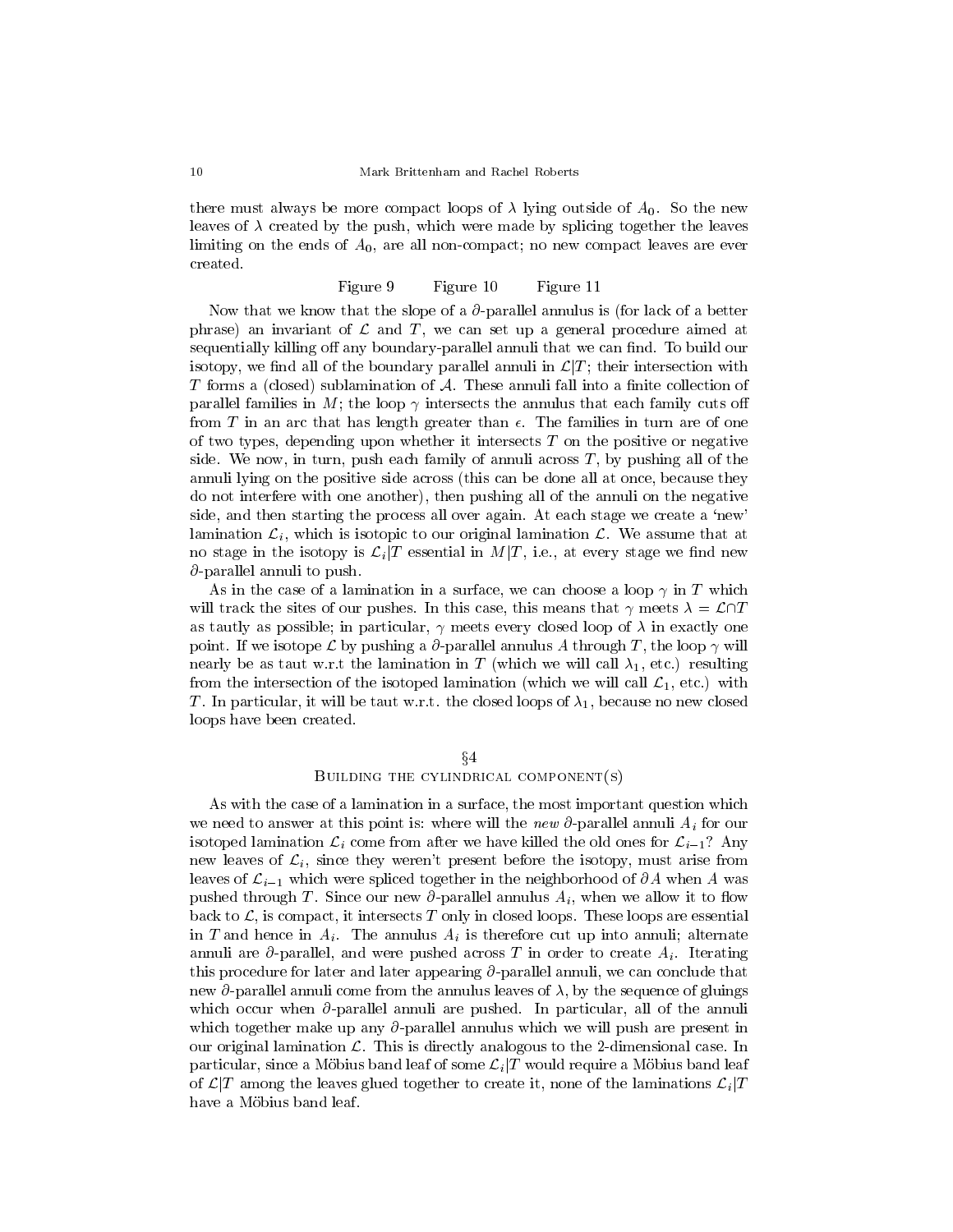Consider now the  $\partial$ -parallel annuli for the lamination  $\mathcal{L}_i/T$ . The innermost annulus A in each family of  $\partial$ -parallel annuli cuts off a solid torus  $M_0$  from  $M|T$ (which contains all of the annuli in its family); its intersection with the loop  $\gamma$ is an arc  $\alpha$ , which we will call (in conscious imitation of §2) the *site* of the push corresponding to the family of  $\partial$ -parallel annuli. The site, together with an arc in A, bounds a (*o*-compressing) disk  $\Delta$  in  $M_0$ ;  $M_0$  can be thought of as  $\Delta \times S^+$ . This disk is the analog of the disks  $\Delta$  from §2, as well.

Once a collection of annuli has been pushed,  $\mathcal{L}_i\cap T = \lambda_i$  is disjoint from the site (and in fact from the annulus in  $T$  that the solid torus meets), and so, as before, all further sites are either disjoint from, or contain, the site  $\alpha$ . Using the same monogon number argument, we can therefore wait until the collection of sites along  $\gamma$  stabilizes; after this point, no new sites are created, every site is eventually contained in a new site, and every new sitecontains at most one site from any previous isotopy. We can also then wait until the ends of each site are within the monogon number  $\epsilon$  of the points that these endpoints are limiting on. We then, as before, redefine this stage of the isotopies to be our actual starting point in the collection of isotopies. As before, each of our sites has a well-dened transverse orientation, the direction in which the  $\partial$ -parallel annuli are pushed across the site. A site cannot be assigned different orientations at different times, since otherwise we arrive at the same situation as Figure 5, crossed with 5<sup>-</sup>, leading, again, to a violation of our monogon number condition.

If we now imagine evolving the solid torus  $M_0$  cut off by a  $\partial$ -parallel annulus of  $\mathcal{L}_i/T$  back through the isotopy, we see a similar pattern to the 2-dimensional case emerge: the annulus A, flowing back to  $\mathcal{L}_{i-1}$ , intersects T in a finite number of loops, cutting A into parallel annuli; alternate annuli are  $\partial$ -parallel, and are pushed in  $\mathcal{L}_{i-1}$  to create A in  $\mathcal{L}_i$ . The solid torus  $M_0$  pushed back to  $\mathcal{L}_{i-1}|T$ , is therefore cut into finitely-many solid tori, all but one of which is the site for a push of  $\mathcal{L}_{i-1}$ (Figure 12). The remaining solid torus has boundary alternately consisting of annuli in T and annulus leaves of  $\mathcal{L}_{i-1}|T$ , and has the structure of a disk,  $\Delta$ , whose boundary alternately lies in T and in annular leaves of  $\mathcal{L}_{i-1}|T$ , crossed with  $S^1$ . Some number  $n \geq 1$  of these annuli in T represent inward-pointing sites, where the  $\partial$ -parallel annuli of  $\mathcal{L}_{i-1}|T$  are push, while the remaining annulus is the outward pointing site representing the new  $\partial$ -parallel annulus that is being created. In other words, the situation here is the same one we had for a lamination in a surface, crossed with  $S<sup>1</sup>$ .

### Figure 12

As before, these disks  $\Delta$  can evolve in only one way, as we look backwards in the sequence of isotopies. The annulus leaves of  $\mathcal{L}_{i-1}|T$  meeting the boundary of  $\Delta$ might not belong to  $\mathcal{L}(T)$ , but were pushed there. Such leaves could only be pushed from outside of  $\Delta$ ; otherwise we have the exact same situation as in Figure 6, crossed with  $S$  , which again violates our monogon number condition. Consequently, as we  $\overline{S}$ look at  $\partial$ -parallel annuli further and further along in the isotopy, and look at how the solid torus cut off from it evolves backwards to the beginning of the isotopies, we again get the same sort of stability as in the surface case; eventually, the disks  $\Delta$  associated to each become 'parallel' to one another. Then the same counting argument as in the 2-dimensional case leads us to conclude that these stabilized disks  $\Delta$  are all rectangles  $R_i$ , and so our backwards-evolved solid tori all have the form of  $R_i \times S$  . As before, the annulus leaves of  $\mathcal{L} | I$  forming the opposite sides